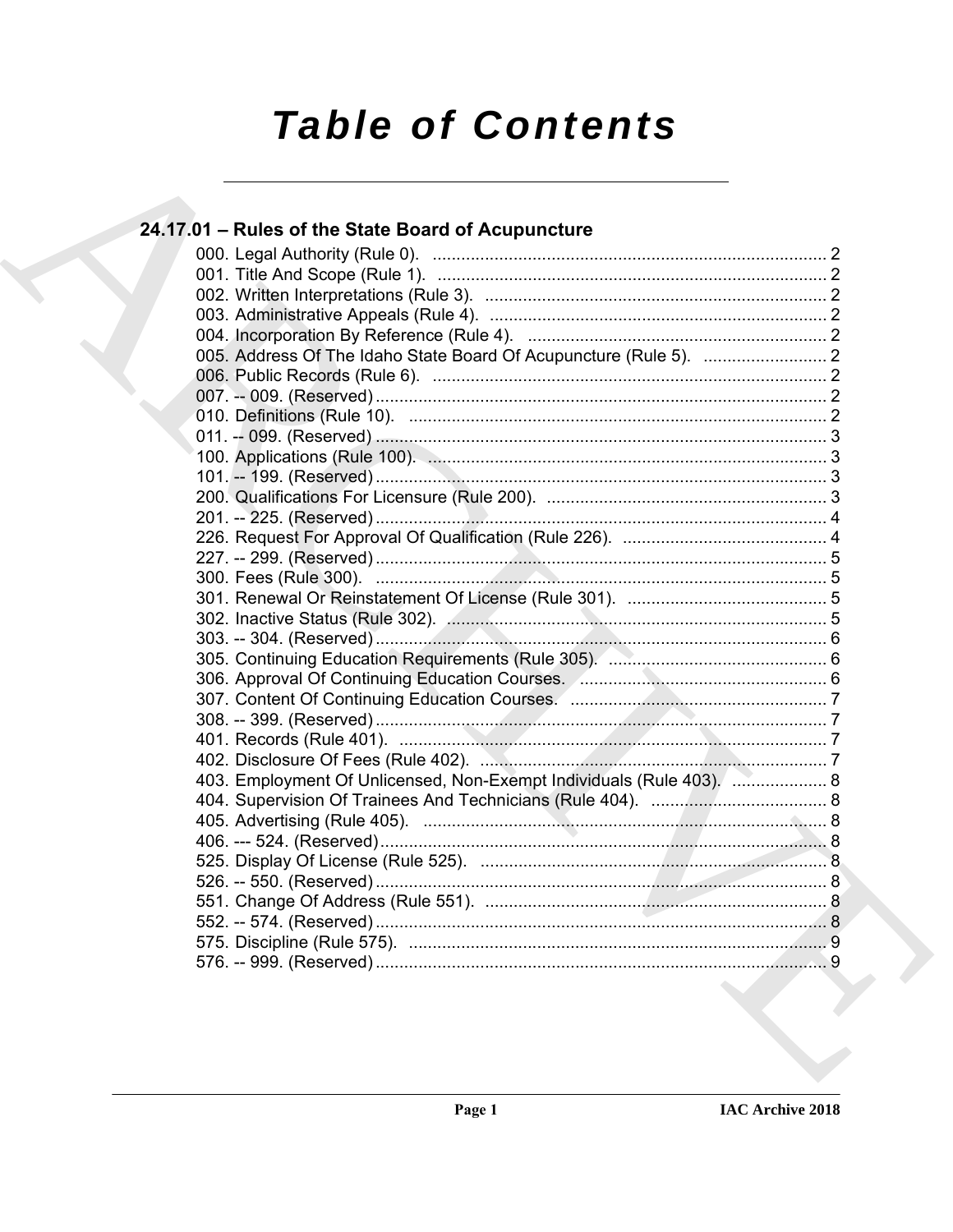#### **IDAPA 24 TITLE 17 CHAPTER 01**

#### **24.17.01 – RULES OF THE STATE BOARD OF ACUPUNCTURE**

#### <span id="page-1-19"></span><span id="page-1-1"></span><span id="page-1-0"></span>**000. LEGAL AUTHORITY (RULE 0).**

These rules are hereby prescribed and established pursuant to the authority vested in the State Board of Acupuncture by the provisions of Section 54-4705, Idaho Code. (3-10-00)

#### <span id="page-1-2"></span>**001. TITLE AND SCOPE (RULE 1).**

<span id="page-1-21"></span>**01. Title**. These rules shall be cited as IDAPA 24.17.01, "Rules of the State Board of Acupuncture."  $(3-10-00)$ 

**02.** Scope. These rules review and establish the minimum requirements for licensure/certification of turists. (3-10-00) acupuncturists.

#### <span id="page-1-22"></span><span id="page-1-3"></span>**002. WRITTEN INTERPRETATIONS (RULE 3).**

The Board may, from time to time, issue written statements pertaining to the interpretation of the rules of this chapter. Such interpretations, if any, shall be available for public inspection and copying, at cost, in the main office of the Bureau of Occupational Licenses. (3-10-00) Bureau of Occupational Licenses.

#### <span id="page-1-11"></span><span id="page-1-4"></span>**003. ADMINISTRATIVE APPEALS (RULE 4).**

Administrative Appeals shall be governed by the Administrative Procedure Act, Title 67, Chapter 52, Idaho Code.  $(3-10-00)$ 

#### <span id="page-1-18"></span><span id="page-1-5"></span>**004. INCORPORATION BY REFERENCE (RULE 4).**

These rules do not incorporate by reference any document other than those sections of Idaho Code so referenced.  $(5-3-03)$ 

#### <span id="page-1-10"></span><span id="page-1-6"></span>**005. ADDRESS OF THE IDAHO STATE BOARD OF ACUPUNCTURE (RULE 5).**

**C[H](mailto:acu@ibol.idaho.gov)APTER OF**<br> **CHARCH[IV](http://www.ibol.idaho.gov)E CONTECTS (BUT ARCHIVE CONTECTS OF ACTIVITY (BUT ARCHIVE CONTECTS OF ACTIVITY (BUT ARCHIVE CONTECTS OF ACTIVITY VELOCITY)**<br> **CHARCHIVE CONTECTS ARE SERVED TO ARCHIVE CONTECTS.**<br> **CHARCHIVE CONTECTS** The office of the Board of Acupuncture is located within the Bureau of Occupational Licenses, 700 W. State Street, Boise, Idaho 83702. The Bureau is open between the hours of 8:00 a.m. and 5:00 p.m. each day except Saturdays, Sundays and holidays. The telephone number of the Board is (208) 334-3233. The Board's fax number is (208) 334- 3945. The Board's e-mail address is acu@ibol.idaho.gov. The Board's official website is http://www.ibol.idaho.gov.  $(3-29-10)$ 

#### <span id="page-1-20"></span><span id="page-1-7"></span>**006. PUBLIC RECORDS (RULE 6).**

The records associated with the Board of Acupuncture are subject to the provisions of the Idaho Public Records Act, Title 74, Chapter 1, Idaho Code. (5-3-03)

#### <span id="page-1-8"></span>**007. -- 009. (RESERVED)**

#### <span id="page-1-9"></span>**010. DEFINITIONS (RULE 10).**

<span id="page-1-17"></span><span id="page-1-14"></span><span id="page-1-13"></span><span id="page-1-12"></span>**01. Board**. The State Board of Acupuncture as prescribed in Section 54-4704, Idaho Code. (3-10-00)

**02. Technician Certificate**. The category of license granted to an individual as set forth in Section 54-<br>(3-21-12) 4708A, Idaho Code.

**03.** Certification. The category of license granted to a qualified applicant who meets the requirements to Section 54-4707. Idaho Code. pursuant to Section 54-4707, Idaho Code.

**04. License**. Any license, certification or technician certificate issued to a qualified applicant pursuant to the laws and rules of the Board, permitting said applicant to practice acupuncture in the state of Idaho. (3-21-12)

<span id="page-1-16"></span><span id="page-1-15"></span>**05.** Practitioner. A person to whom a license, certification, technician certificate, or acupuncture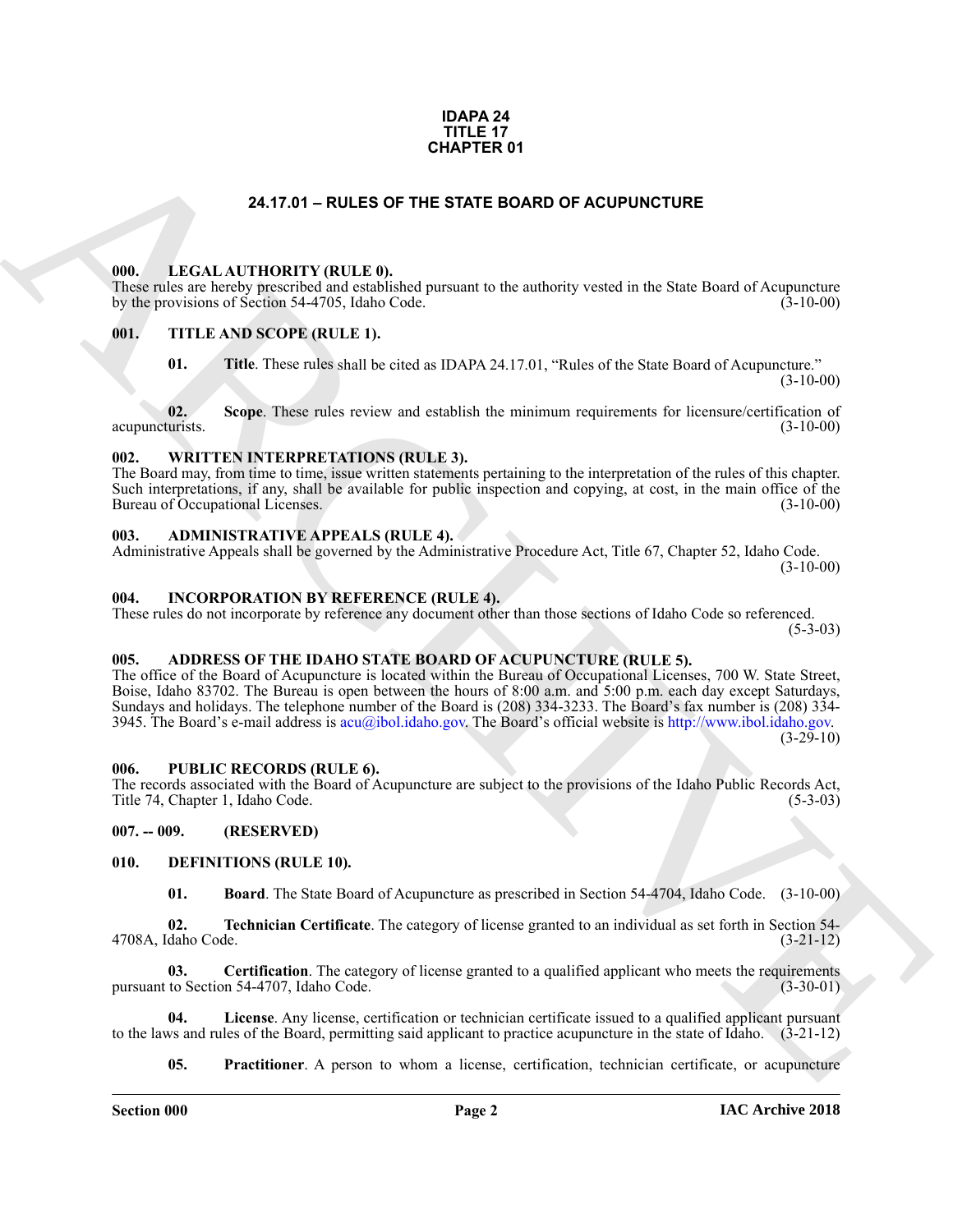#### *IDAHO ADMINISTRATIVE CODE IDAPA 24.17.01* **Rules of the State Board of Acupuncture**

trainee has been issued pursuant to Title 54, Chapter 47, Idaho Code. (3-21-12)

<span id="page-2-11"></span>**06.** Licensure/Licensed. The category of license granted to a qualified applicant who meets the ents pursuant to Section 54-4706. Idaho Code. (3-30-01) requirements pursuant to Section 54-4706, Idaho Code.

**07. Approved Acupuncture Program**. A formal full-time acupuncture educational program that has met the standards of the Accreditation Commission for Acupuncture and Oriental Medicine or an equivalent educational body. An acupuncture program may be established as having satisfied this requirement by obtaining:

<span id="page-2-7"></span>(3-30-01) **a.** Accreditation; or (3-30-01)

<span id="page-2-10"></span>**b.** Candidacy for accreditation; or (3-30-01)

**c.** An equivalent evaluation performed by a private, state government, or foreign government agency recognized for that purpose by the NCCAOM (National Certification Commission for Acupuncture and Oriental Medicine) Eligibility Committee. (3-30-01) Medicine) Eligibility Committee.

Europa of Occupations I Lies are not the State Board of the State Board of Acupacities<br>
Europa in Research interactions of the State Code of the State Code of the State Board of Acupacities<br>
The Research interactions of t **08. Didactic Course Work**. Educational instruction in acupuncture that is physically obtained in a classroom or laboratory setting, and when such instruction is obtained from, and in the presence of, a person credentialed as a qualified educator of acupuncture. (3-30-01)

<span id="page-2-9"></span>**09. Clinical Practice**. Practical experience in acupuncture that is physically obtained in a health care facility in order to meet the minimum requirements for licensure or certification.  $(3-30-01)$ 

<span id="page-2-8"></span>**10. Bureau**. The Bureau of Occupational Licenses as prescribed in Sections 54-4705 and 67-2602, Idaho Code. (5-3-03)

<span id="page-2-5"></span>**11. Accredited College or University**. An accredited college or university is a college or university accredited by an accrediting organization approved by the U.S. Department of Education. (4-2-08)

<span id="page-2-6"></span>**12. Acupuncture Trainee Permit**. The authorization granted to an individual as set forth in Section 54-4708, Idaho Code. (3-21-12)

#### <span id="page-2-0"></span>**011. -- 099. (RESERVED)**

#### <span id="page-2-4"></span><span id="page-2-1"></span>**100. APPLICATIONS (RULE 100).**

Applications for licensure, certification and acupuncture trainee permit shall be on forms approved by the Board.

(3-21-12)

#### <span id="page-2-2"></span>**101. -- 199. (RESERVED)**

#### <span id="page-2-12"></span><span id="page-2-3"></span>**200. QUALIFICATIONS FOR LICENSURE (RULE 200).**

**01.** Requirements for Licensure. Applicants for licensure shall submit a complete application, fee. and official certified documentation of either: (3-30-01) required fee, and official certified documentation of either:

<span id="page-2-13"></span>**a.** Certification from NCCAOM; or (5-3-03)

**b.** Graduation from an approved formal full-time acupuncture program of at least one thousand seven hundred twenty-five (1,725) hours of entry-level acupuncture education which includes a minimum of one thousand (1000) hours of didactic course work and five hundred (500) clinical hours practice; and (3-30-01)

**c.** Successful completion of an acupuncture internship, or other equivalent experience as approved by d; and (3-30-01) the Board; and

**d.** Receipt of a passing grade on an NCCAOM Acupuncture certification examination; or  $(3-30-01)$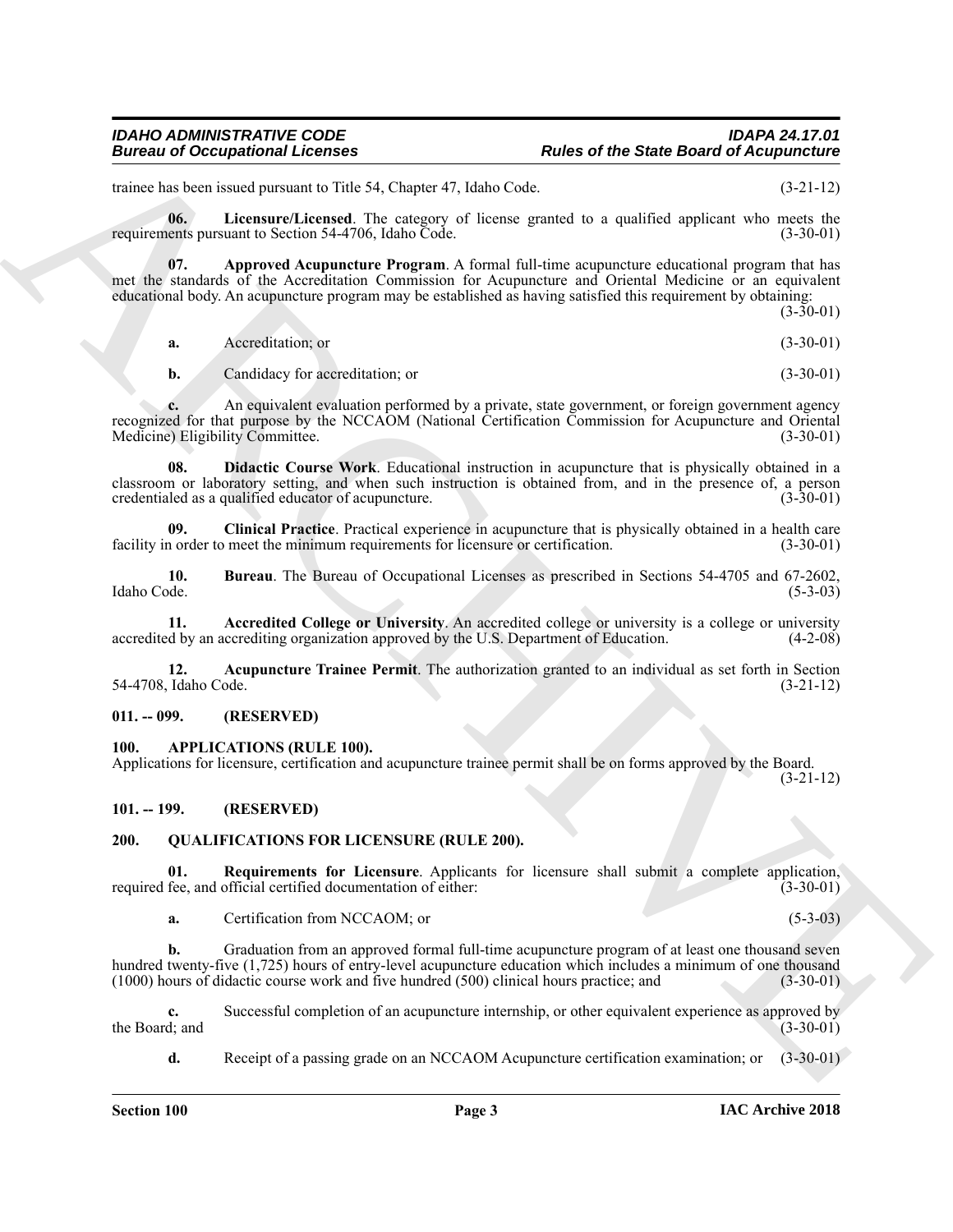**e.** Other demonstration of proficiency as uniformly required by the Board for other similarly qualified applicants for licensure; and  $(3-30-01)$ 

**f.** Successful completion of a Blood Borne Pathogen course and comprehensive examination that incorporates clean needle techniques and OSHA procedures and requirements. (3-30-01)

<span id="page-3-3"></span>**02. Requirements for Certification**. Applicants for certification shall submit a complete application, required fee and official certified documentation of either: (3-30-01)

**a.** Successful passage of an examination or other demonstration of proficiency as approved by the board; and  $(4-2-08)$ 

**b.** Successful completion of the requirements for full membership of the American Academy of Medical Acupuncture; or (4-2-08)

**c.** Possess a doctoral degree in chiropractic, dentistry, podiatric medicine, or naturopathic medicine from a college or university accredited by an organization approved by the U.S. Department of Education or Idaho State Board of Education; and (4-2-08)

**d.** Successful completion of a minimum of one hundred (100) hours of didactic course work in acupuncture taught by an NCCAOM certified acupuncturist who has been practicing acupuncture for at least five (5) years and is currently licensed, two hundred (200) hours of practice as a certified technician or as an acupuncture trainee permit holder over a one (1) year period, twenty-five (25) case studies; and (3-21-12)

**e.** Receipt of a passing grade on a board approved examination that measures minimum competency; and  $(4-2-08)$ 

**f.** Successful completion of a Blood Borne Pathogen course and comprehensive examination that incorporates clean needle techniques and OSHA procedures and requirements. (3-30-01)

<span id="page-3-2"></span>**03. Requirements for Acupuncture Trainee Permit**. Applicants for Acupuncture trainee permit shall submit a complete application, required fee, and official certified documentation of either: (3-21-12)

**a.** Current enrollment in an Approved Acupuncture Program and actively pursuing completion of the program; or  $(3-21-12)$ 

**b.** Must meet the requirement for certification as set forth in Subsection 200.02.c. and complete the one hundred (100) hours of didactic course work as set forth in Subsection 200.02.d. (3-21-12)

**c.** Permit holders must work under the board approved supervision of a licensed or certified acupuncturist. (3-21-12)

**d.** The permit will expire one (1) year from date of issue. The permit may be extended in accordance with Section 54-4708, Idaho Code. (3-21-12)

#### <span id="page-3-0"></span>**201. -- 225. (RESERVED)**

#### <span id="page-3-5"></span><span id="page-3-4"></span><span id="page-3-1"></span>**226. REQUEST FOR APPROVAL OF QUALIFICATION (RULE 226).**

Bureau of Occupations I Leonies <br>
Rules of the State Board of Actingmential<br>
systems for the memoir state of the State Board of Actingmential<br>
systems from the state of the State Action Chinese control in the state of the **01. Course Review**. A person or entity may request approval of a course of study in acupuncture that will be offered to qualify applicants for a credential to practice acupuncture. The request shall include a complete description of the required hours, scope and extent of academic and other training and clinical experience offered through the course along with appropriate supporting documentation and course materials. The request shall also<br>designate whether approval is sought for compliance with standards for licensure or certification. (3-21-12) designate whether approval is sought for compliance with standards for licensure or certification.

<span id="page-3-6"></span>**02. Individual Qualification**. An applicant may request approval of his individual qualification for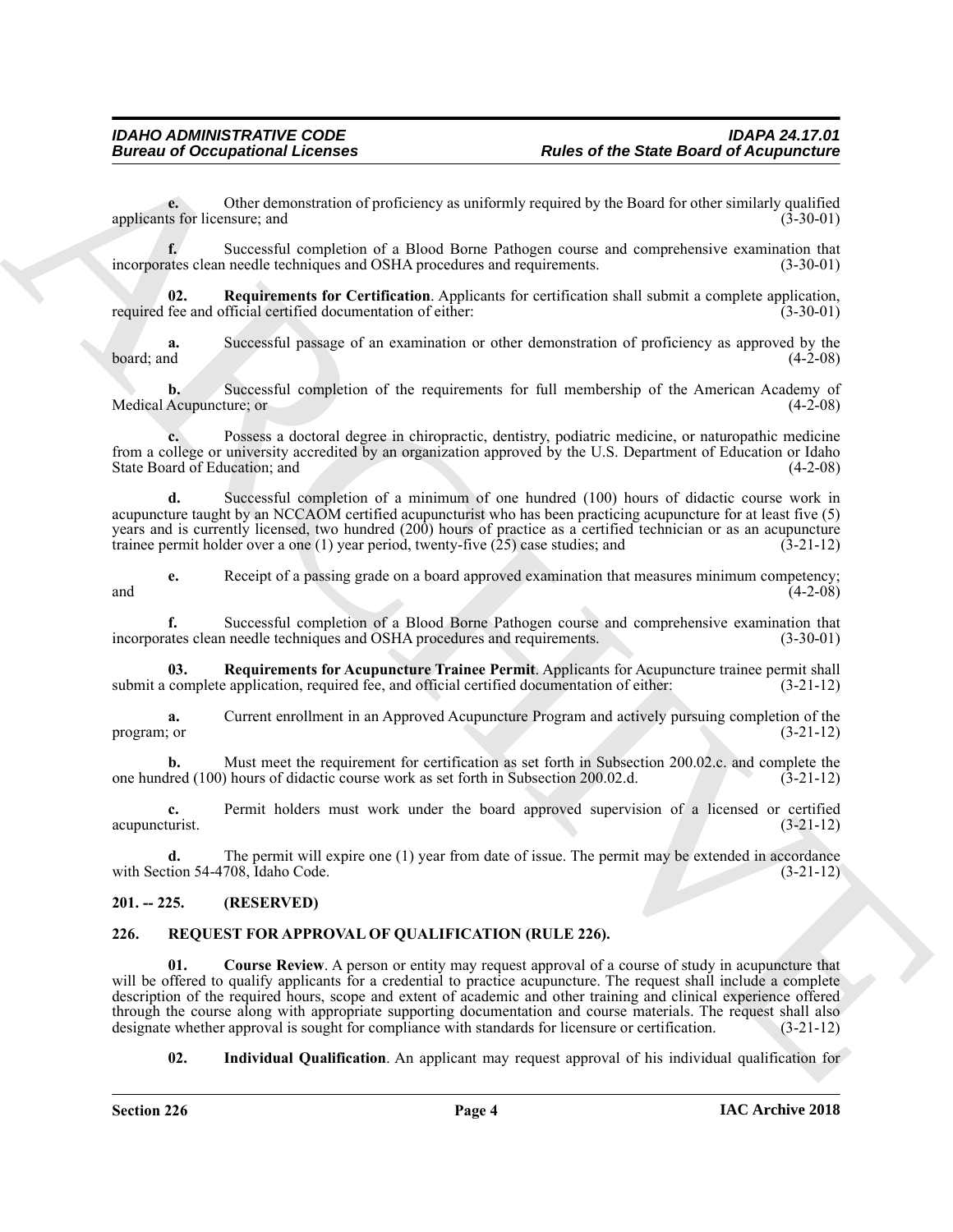#### <span id="page-4-9"></span><span id="page-4-6"></span><span id="page-4-5"></span><span id="page-4-4"></span><span id="page-4-1"></span><span id="page-4-0"></span>**227. -- 299. (RESERVED)**

|                               | <b>Bureau of Occupational Licenses</b>                                          | <b>Rules of the State Board of Acupuncture</b>                                                                                                                                                                                                                                                                                                                                                                                                                                       |             |
|-------------------------------|---------------------------------------------------------------------------------|--------------------------------------------------------------------------------------------------------------------------------------------------------------------------------------------------------------------------------------------------------------------------------------------------------------------------------------------------------------------------------------------------------------------------------------------------------------------------------------|-------------|
|                               | individual's qualification.                                                     | licensure or certification in acupuncture. The request shall include a complete description of the number of hours,<br>scope and extent of academic and other training and clinical experience the individual has received along with<br>available supporting documentation. The request shall also designate whether qualification is sought for licensure or<br>certification. A demonstration of proficiency or examination may be required as a part of the determination of the | $(3-21-12)$ |
| $227. - 299.$                 | (RESERVED)                                                                      |                                                                                                                                                                                                                                                                                                                                                                                                                                                                                      |             |
| <b>300.</b>                   | FEES (RULE 300).                                                                |                                                                                                                                                                                                                                                                                                                                                                                                                                                                                      |             |
| 01.                           | permit - fifty dollars $($ \$50).                                               | Application Fee. Application fee for any original license, certification, or acupuncture trainee                                                                                                                                                                                                                                                                                                                                                                                     | $(4-6-15)$  |
| 02.                           | <b>Original License Fee.</b>                                                    |                                                                                                                                                                                                                                                                                                                                                                                                                                                                                      | $(3-30-01)$ |
| a.                            | Original license fee - one hundred fifty dollars (\$150).                       |                                                                                                                                                                                                                                                                                                                                                                                                                                                                                      | $(4-6-15)$  |
| $\mathbf{b}$ .                | Original fee for certification - one hundred fifty dollars (\$150).             |                                                                                                                                                                                                                                                                                                                                                                                                                                                                                      | $(4-6-15)$  |
| c.                            |                                                                                 | Original fee for acupuncture trainee permit - one hundred fifty dollars (\$150).                                                                                                                                                                                                                                                                                                                                                                                                     | $(3-21-12)$ |
| 03.                           | <b>Annual Renewal Fee.</b>                                                      |                                                                                                                                                                                                                                                                                                                                                                                                                                                                                      | $(3-10-00)$ |
| a.                            | Annual renewal fee for licensure - seventy-five dollars (\$75).                 |                                                                                                                                                                                                                                                                                                                                                                                                                                                                                      | $(4-6-15)$  |
| b.                            | Annual renewal fee for certification - seventy-five dollars (\$75).             |                                                                                                                                                                                                                                                                                                                                                                                                                                                                                      | $(4-6-15)$  |
| c.                            |                                                                                 | Annual renewal fee for technician certification or acupuncture trainee permit - fifty dollars (\$50).                                                                                                                                                                                                                                                                                                                                                                                | $(4-6-15)$  |
| 04.                           | Inactive License. Inactive license or certification fee - fifty dollars (\$50). |                                                                                                                                                                                                                                                                                                                                                                                                                                                                                      | $(3-30-01)$ |
| 05.                           | Non-Refundable. All fees are non-refundable.                                    |                                                                                                                                                                                                                                                                                                                                                                                                                                                                                      | $(3-10-00)$ |
| 06.<br>rules are yearly fees. |                                                                                 | Yearly Fees. With the exception of Subsection 300.01 and 300.02, all fees provided under these                                                                                                                                                                                                                                                                                                                                                                                       | $(3-10-00)$ |
| 301.                          | RENEWAL OR REINSTATEMENT OF LICENSE (RULE 301).                                 |                                                                                                                                                                                                                                                                                                                                                                                                                                                                                      |             |
| 01.                           | will be canceled in accordance with Section 67-2614, Idaho Code.                | Expiration Date. All Acupuncture licenses and certificates expire and must be renewed annually<br>on forms approved by the Board together with the required fee in accordance with Section 67-2614, Idaho Code. As<br>part of a complete renewal application, the licensee will certify by signed affidavit completion of the required<br>continuing education pursuant to Sections 305 through 307 of these rules. Licenses and certificates not so renewed                         | $(4-4-13)$  |
| 02.                           | by Section 305 through 307 of these rules as follows:                           | Reinstatement. Any license or certificate canceled for failure to renew may be reinstated in<br>accordance with Section 67-2614, Idaho Code, with the exception that the reinstatement fee shall be two hundred<br>fifty dollars (\$250) and the applicant shall submit proof of having met the continuing education required of licensees                                                                                                                                           | $(3-25-16)$ |
| a.                            |                                                                                 | For licenses or certificates expired for one $(1)$ year or less, one $(1)$ year of continuing education;                                                                                                                                                                                                                                                                                                                                                                             | $(3-25-16)$ |
| $\mathbf{b}$ .<br>education.  |                                                                                 | For licenses or certificates expired for more than one $(1)$ year, two $(2)$ years of continuing                                                                                                                                                                                                                                                                                                                                                                                     | $(3-25-16)$ |
| 302.                          | <b>INACTIVE STATUS (RULE 302).</b>                                              |                                                                                                                                                                                                                                                                                                                                                                                                                                                                                      |             |

#### <span id="page-4-14"></span><span id="page-4-13"></span><span id="page-4-12"></span><span id="page-4-10"></span><span id="page-4-8"></span><span id="page-4-7"></span><span id="page-4-2"></span>**301. RENEWAL OR REINSTATEMENT OF LICENSE (RULE 301).**

#### <span id="page-4-11"></span><span id="page-4-3"></span>**302. INACTIVE STATUS (RULE 302).**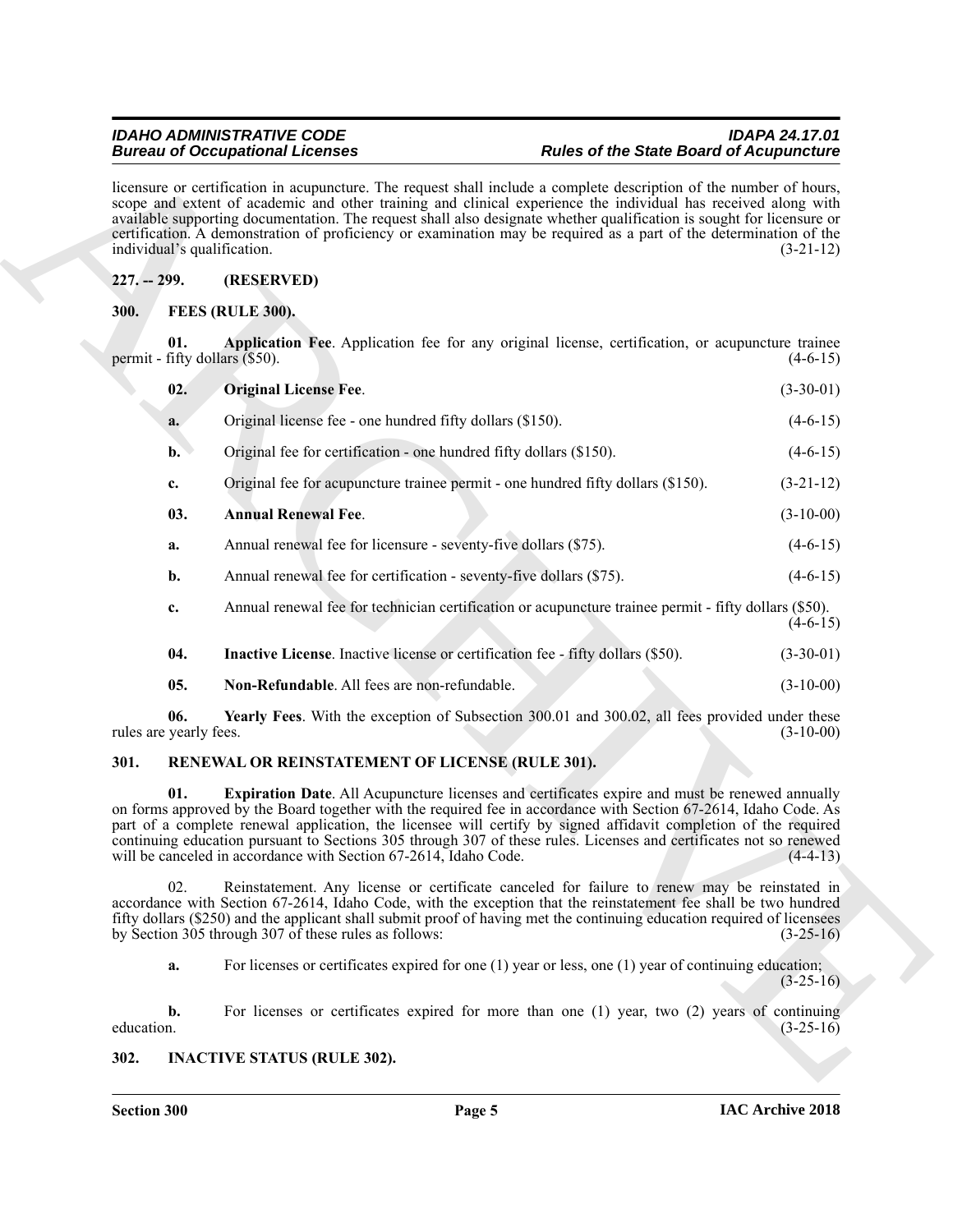A currently licensed or certified practitioner may request in writing to have their license placed on inactive status and pay the inactive status fee. Such request must be made prior to the expiration date of the license, otherwise the license shall be deemed cancelled for failure to renew. (4-4-13)

<span id="page-5-11"></span>**01. Definition of Inactive Status**. "Inactive" status means an Idaho Acupuncture license that may be made active by paying the renewal fee. Until payment of said fee, such individual may not practice acupuncture in the state of Idaho. (5-3-03) state of Idaho.

<span id="page-5-13"></span>**02. Waiving Continuing Education Requirements - Inactive Status**. All continuing education requirements will be waived for any year or portion thereof that a licensee maintains an inactive license and is not actively practicing in Idaho. Inactive license renewal notices and licenses will be marked "Inactive." (4-4-13)

<span id="page-5-12"></span>**03. Return to Active Status**. A licensee desiring active status must show acceptable fulfillment of continuing educational requirements for the current year and submit a fee equivalent to the difference between the inactive fee and renewal fee. The continuing educational requirement and the fees will not be prorated for a partial  $\frac{4-4-13}{2}$ 

#### <span id="page-5-0"></span>**303. -- 304. (RESERVED)**

### <span id="page-5-4"></span><span id="page-5-1"></span>**305. CONTINUING EDUCATION REQUIREMENTS (RULE 305).**

<span id="page-5-8"></span>In order to further protect the public health and to facilitate the administration of the Acupuncture Act, the Board has adopted the following requirements: (4-4-13) adopted the following requirements:

Bearmain of Georgian Christian and the same of the same of the State Base Base Core of the same of the same of the same of the same of the same of the same of the same of the same of the same of the same of the same of th **01. Requirement**. All practitioners, for renewal of their license or certificate, shall be required to complete a minimum of fifteen (15) hours of continuing education within the preceding twelve (12) months. Beginning July 1, 2014, a minimum of ten (10) hours of continuing education must be from Category I topics, and a maximum of five (5) hours of continuing education may be from Category II topics, as set forth in Sections 306 and 307 of these rules. (4-4-13) 307 of these rules.

<span id="page-5-10"></span>**02. Verification of Attendance**. It shall be necessary for each licensee to maintain verification of attendance by securing authorized signatures or other documentation from the course instructors or sponsoring institution substantiating any hours attended by the applicant. This verification shall be maintained by the licensee for no less than seven (7) years and provided to the Board upon the request of the Board or its agent. (5-3-03)

<span id="page-5-7"></span>**03. Distance Learning and Independent Study**. The Board may approve a course of study for continuing education credit that does not include the actual physical attendance of the applicant in a face-to-face setting with the course instructor. Distance Learning or Independent Study courses shall be eligible for continuing education credits if approved by NCCAOM or upon approval of the Board. (4-6-05)

<span id="page-5-9"></span>**04. Special Exemption**. The Board shall have authority to make exceptions for reasons of individual hardship, including health (certified by a medical doctor) or other good cause. The licensee must provide any information requested by the Board to assist in substantiating hardship cases. This exemption is granted at the sole discretion of the Board. (4-6-05)

<span id="page-5-5"></span>**05.** Carryover. A continuing education course taken in a renewal year, but not claimed for continuing n credit in that year, may only be claimed for credit in the following renewal year.  $(4-4-13)$ education credit in that year, may only be claimed for credit in the following renewal year.

<span id="page-5-6"></span>**06. Credit for Teaching**. Licensees may earn continuing education credit by teaching Board-approved courses. A licensee will earn one (1) credit hour for every two (2) hours of teaching. Credit for teaching will not exceed five (5) hours of the total continuing education hours required for a renewal period and will be credited to the category of the topic taught. (3-25-16)

#### <span id="page-5-3"></span><span id="page-5-2"></span>**306. APPROVAL OF CONTINUING EDUCATION COURSES.**

Approved continuing education courses shall be those courses, programs, and activities that meet the general requirements, the content requirements of these rules, and that are approved or provided by the following entities or organizations, or otherwise approved by the Board: (4-4-13) organizations, or otherwise approved by the Board: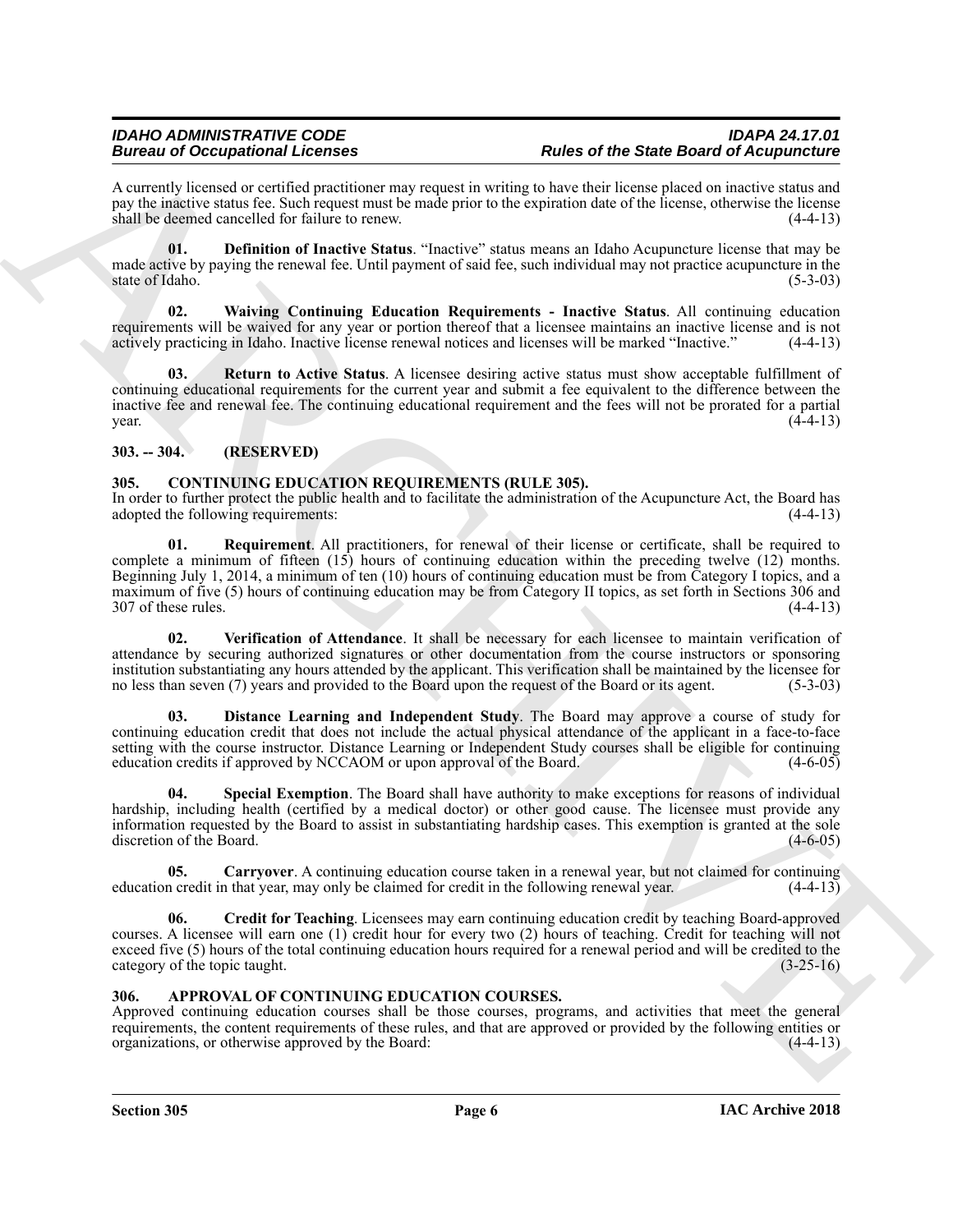<span id="page-6-6"></span><span id="page-6-5"></span><span id="page-6-4"></span>

| NCCAOM; | $(4-4-13)$ |
|---------|------------|
|         |            |

#### <span id="page-6-8"></span><span id="page-6-7"></span><span id="page-6-0"></span>**307. CONTENT OF CONTINUING EDUCATION COURSES.**

|                                  | <b>Bureau of Occupational Licenses</b>                                                                                                                                                                                                                                                                                                                                                                                                                                                                                                                                                                                    | <b>Rules of the State Board of Acupuncture</b> |
|----------------------------------|---------------------------------------------------------------------------------------------------------------------------------------------------------------------------------------------------------------------------------------------------------------------------------------------------------------------------------------------------------------------------------------------------------------------------------------------------------------------------------------------------------------------------------------------------------------------------------------------------------------------------|------------------------------------------------|
| 01.                              | NCCAOM;                                                                                                                                                                                                                                                                                                                                                                                                                                                                                                                                                                                                                   | $(4-4-13)$                                     |
| 02.                              | Accredited Schools. Acupuncture and oriental medicine; and                                                                                                                                                                                                                                                                                                                                                                                                                                                                                                                                                                | $(4-4-13)$                                     |
| 03.                              | Other Courses May Be Approved by the Board. Other courses may be approved based upon<br>documentation submitted by the licensee or course provider. All requests for approval or pre-approval of educational<br>programs must be made to the Board in writing, and must be accompanied by a statement that includes the name of<br>the instructor or instructors, the date and time and location of the course, the specific agenda for the course, the<br>number of continuing education credit hours requested, and a statement of how the course is believed to be pertinent<br>to the practice of acupuncture.        | $(4-4-13)$                                     |
| 307.<br>54-4702, Idaho Code, and | <b>CONTENT OF CONTINUING EDUCATION COURSES.</b><br>The content of a continuing education course must be germane to the practice of acupuncture as defined in Section                                                                                                                                                                                                                                                                                                                                                                                                                                                      | $(4-4-13)$                                     |
| 01.                              | Category I. Category I courses shall relate to the following topics:                                                                                                                                                                                                                                                                                                                                                                                                                                                                                                                                                      | $(4-4-13)$                                     |
| a.                               | Acupuncture and the practice of acupuncture as defined in Section 54-4702, Idaho Code including<br>topics that directly concern the history and theory of acupuncture, oriental medicine diagnosis and treatment<br>techniques, and techniques of adjunctive oriental medicine therapies;                                                                                                                                                                                                                                                                                                                                 | $(4-4-13)$                                     |
| b.                               | The role of acupuncture in individual and public health, such as emergencies and disasters; or                                                                                                                                                                                                                                                                                                                                                                                                                                                                                                                            | $(4-4-13)$                                     |
| c.                               | Research and evidence-based medicine as related to acupuncture and Asian medicine;                                                                                                                                                                                                                                                                                                                                                                                                                                                                                                                                        | $(4-4-13)$                                     |
| 02.                              | Category II. Category II courses shall relate to the following topics:                                                                                                                                                                                                                                                                                                                                                                                                                                                                                                                                                    | $(4-4-13)$                                     |
| a.                               | Western biomedicine and biological sciences;                                                                                                                                                                                                                                                                                                                                                                                                                                                                                                                                                                              | $(4-4-13)$                                     |
| b.                               | Scientific or clinical content with a direct bearing on the quality of patient care, community or<br>public health, or preventive medicine;                                                                                                                                                                                                                                                                                                                                                                                                                                                                               | $(4-4-13)$                                     |
| c.                               | Laws and ethics;                                                                                                                                                                                                                                                                                                                                                                                                                                                                                                                                                                                                          | $(4-4-13)$                                     |
| d.                               | Enhancement of effective communication with other medical practitioners;                                                                                                                                                                                                                                                                                                                                                                                                                                                                                                                                                  | $(4-4-13)$                                     |
| e.                               | Behavioral sciences, patient counseling, and patient management and motivation when such<br>courses are specifically oriented to the improvement of patient health;                                                                                                                                                                                                                                                                                                                                                                                                                                                       | $(4-4-13)$                                     |
| f.<br>or                         | Practice management unrelated to clinical matters and direct patient care, including, but not limited<br>to, administrative record keeping, insurance billing and coding, and general business organization and management;                                                                                                                                                                                                                                                                                                                                                                                               | $(4-4-13)$                                     |
| g.                               | Patient education including, but not limited to, patient education in East Asian therapeutic exercise<br>techniques and Asian nutritional therapies.                                                                                                                                                                                                                                                                                                                                                                                                                                                                      | $(4-4-13)$                                     |
| $308. - 399.$                    | (RESERVED)                                                                                                                                                                                                                                                                                                                                                                                                                                                                                                                                                                                                                |                                                |
| 401.                             | <b>RECORDS (RULE 401).</b><br>A practitioner shall keep accurate records of each patient the practitioner treats. The records shall include the name of<br>the patient, the indication and nature of treatment given, and any other relevant data deemed important by the<br>practitioner. Records shall be kept on file for a minimum of five $(5)$ years and shall be open to inspection at any time<br>by the Board or its duly authorized representative. A patient's records shall be made available to the patient within<br>thirty (30) days of a request. Reasonable fees may be charged for copying the records. | $(4-4-13)$                                     |
| 402.                             | <b>DISCLOSURE OF FEES (RULE 402).</b>                                                                                                                                                                                                                                                                                                                                                                                                                                                                                                                                                                                     |                                                |

- <span id="page-6-9"></span>**c.** Laws and ethics; (4-4-13)
	- **d.** Enhancement of effective communication with other medical practitioners; (4-4-13)

#### <span id="page-6-1"></span>**308. -- 399. (RESERVED)**

#### <span id="page-6-11"></span><span id="page-6-2"></span>**401. RECORDS (RULE 401).**

#### <span id="page-6-10"></span><span id="page-6-3"></span>**402. DISCLOSURE OF FEES (RULE 402).**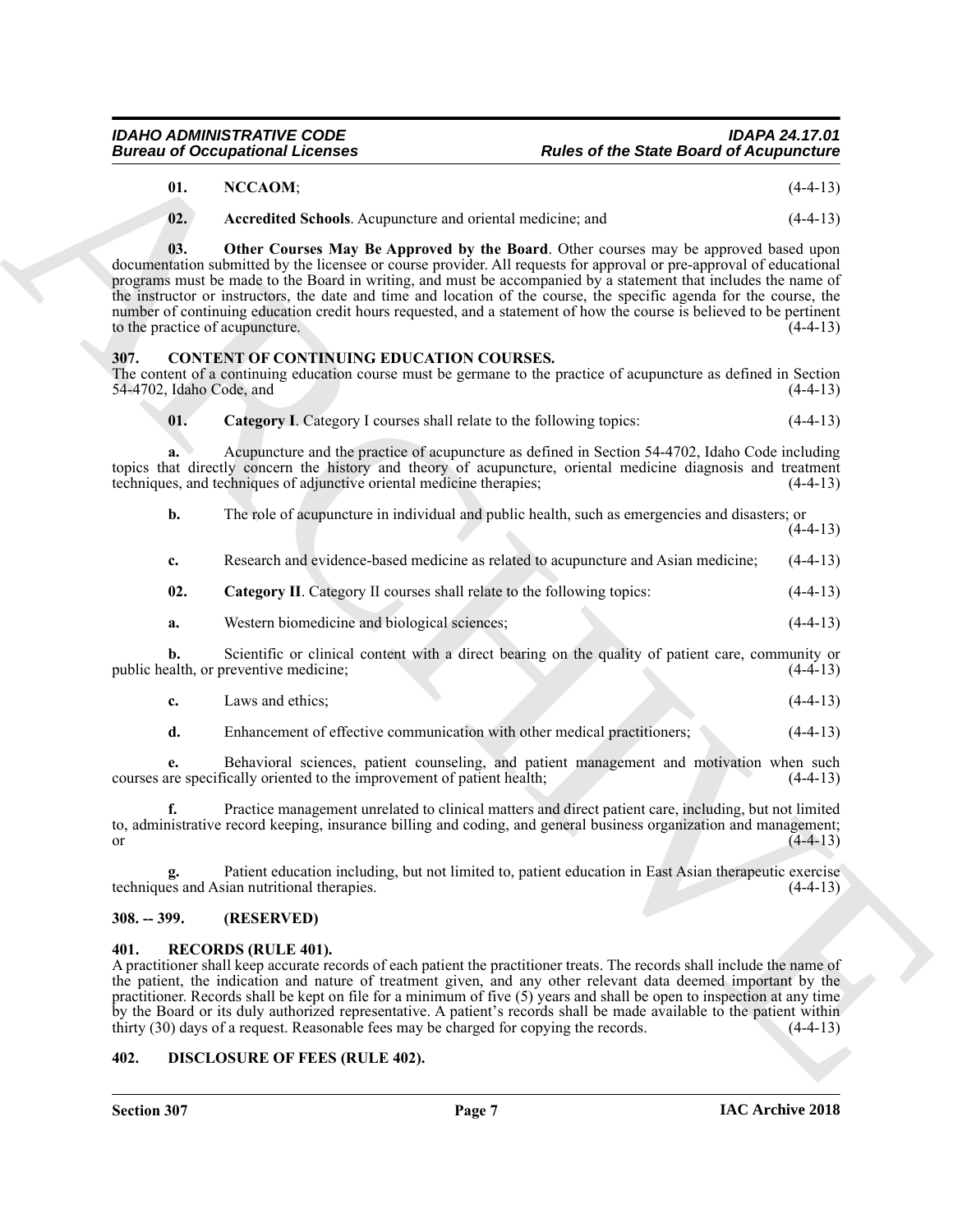Prior to providing treatment to a new patient, a practitioner shall explain to the patient the fees expected for treatment, accepted methods of payment, and payment policies including when payment is expected and any fees or interest to be charged for late payments. Such explanations should be provided in writing. (4-4-13)

<span id="page-7-16"></span>**01. Payment**. If the practitioner expects payment from the patient before receiving third party payments, the practitioner shall inform the patient before providing treatment. (4-4-13)

<span id="page-7-15"></span>**02. Fee Changes**. If the practitioner's fees change during the course of treatment, the practitioner shall inform the patient of the new fees before providing treatment under the new fee schedule. (4-4-13)

#### <span id="page-7-18"></span><span id="page-7-0"></span>**403. EMPLOYMENT OF UNLICENSED, NON-EXEMPT INDIVIDUALS (RULE 403).**

Individuals who do not have a license and are not exempt from licensure shall not perform any insertion of acupuncture needles or use similar devices and therapies, including application of moxibustion. They may only support the practitioner's professional practice by performing office and ministerial acts related to acupuncture. The practitioner shall be responsible for the services provided by such employees. (4-4-13)

#### <span id="page-7-19"></span><span id="page-7-1"></span>**404. SUPERVISION OF TRAINEES AND TECHNICIANS (RULE 404).**

A licensed or certified acupuncturist providing supervision to trainees or technicians shall be responsible for the services provided by such individuals. Failure to adequately supervise such an individual may subject the supervisor to discipline.  $(4-4-13)$ 

#### <span id="page-7-8"></span><span id="page-7-2"></span>**405. ADVERTISING (RULE 405).**

A practitioner shall not disseminate or cause the dissemination of any advertisement or advertising including offers, statements, or other representations, which is in any way fraudulent, false, deceptive, or misleading. Any advertisement or advertising shall be deemed by the board to be fraudulent, false, deceptive, or misleading if it:

 $(4-4-13)$ 

#### <span id="page-7-13"></span><span id="page-7-9"></span>**01. Contains a Misrepresentation of Fact**. Contains a misrepresentation of fact; (4-4-13)

Beative of Occupationis Licenses<br>
Reaction provides the same projection provides and a problem ship and a problem ship and the same field of exponential in the same ship and a second state in the same ship and the same sh **02. Misleading or Deceptive**. Is misleading or deceptive because in its content or in the context in which it is presented it makes only a partial disclosure of relevant facts. It is misleading and deceptive for a practitioner to advertise free or services for a specific charge when in fact the practitioner is transmitting a higher charge for the advertised services to a third party payor for payment or charges the patient or a third party. It is misleading and deceptive for a practitioner to use the word "Doctor" in offering to perform services without also indicating the profession in which the licensee holds a doctorate level degree. (4-4-13) indicating the profession in which the licensee holds a doctorate level degree.

<span id="page-7-10"></span>**03.** Creates False or Unjustified Expectations of Beneficial Treatment or Successful Cures.<br>Creates false, or unjustified expectations of beneficial treatment or successful cures; (4-4-13)

<span id="page-7-12"></span>**04. Failure to Perform**. Contains any representations or claims, as to which the practitioner, referred to in the advertising, fails to perform; or  $(4-4-13)$ 

<span id="page-7-11"></span>**05. Deceptive or Misleading Heading**. Appears in any classified directory, listing, or compendium under a heading, which when considered together with the advertisement, has the capacity or tendency to be deceptive or misleading with respect to the profession or professional status of the practitioner. (4-4-13)

#### <span id="page-7-3"></span>**406. --- 524. (RESERVED)**

<span id="page-7-17"></span><span id="page-7-4"></span>**525. DISPLAY OF LICENSE (RULE 525).**

The license shall be conspicuously displayed in the office of the Practitioner. (3-10-00)

#### <span id="page-7-5"></span>**526. -- 550. (RESERVED)**

#### <span id="page-7-14"></span><span id="page-7-6"></span>**551. CHANGE OF ADDRESS (RULE 551).**

A practitioner shall notify the Board of any change of address within thirty (30) days of the change. (3-10-00)

#### <span id="page-7-7"></span>**552. -- 574. (RESERVED)**

**Section 403 Page 8**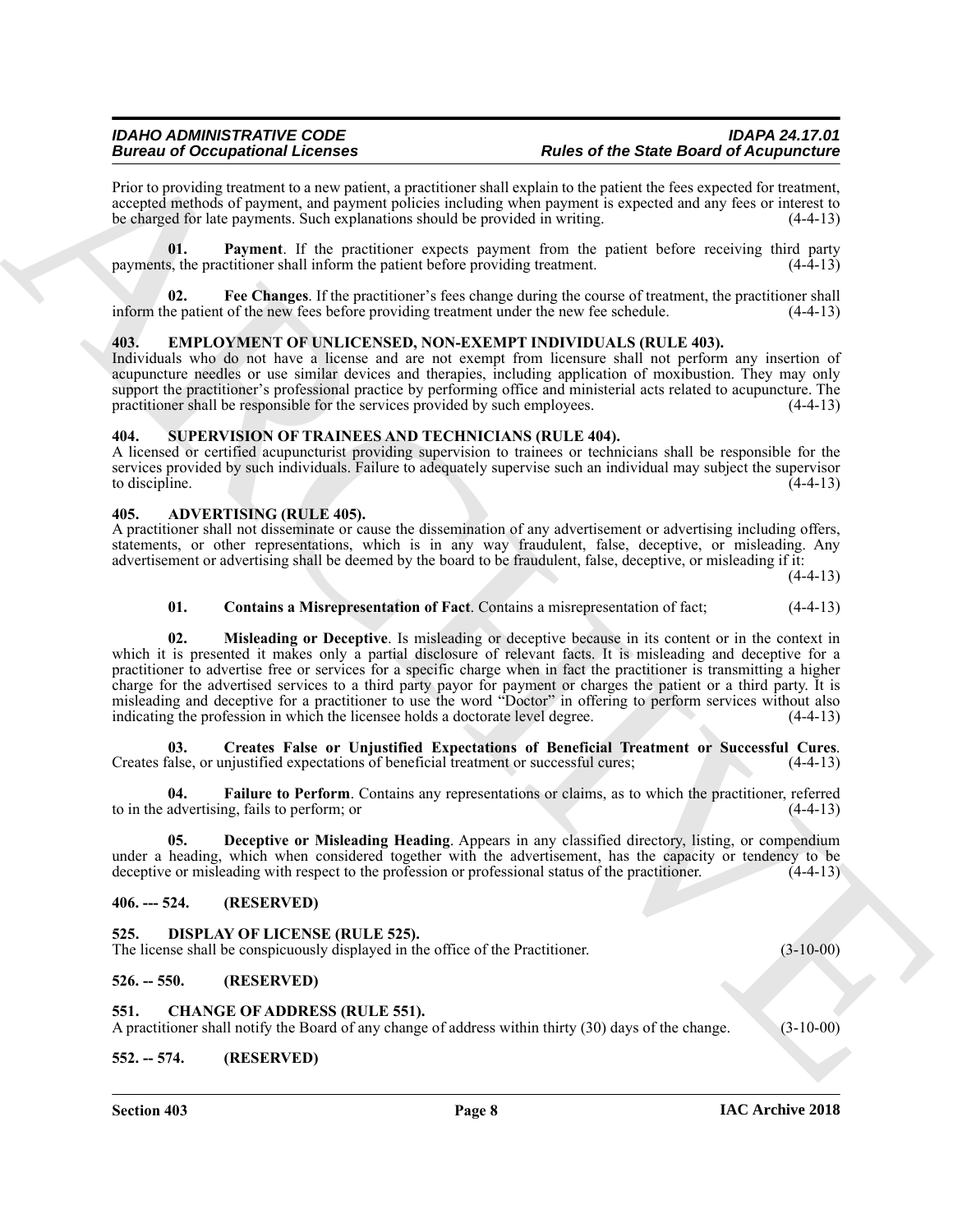#### <span id="page-8-3"></span><span id="page-8-2"></span><span id="page-8-0"></span>**575. DISCIPLINE (RULE 575).**

Burian of Occupational Internet (State Research)<br>
The control (State Research) (The Control of Control of Control of Control of Control of Control of Control of Control of Control of Control of Control of Control of Contro **01. Civil Fine**. The Board may impose a civil fine not to exceed one thousand dollars (\$1,000) upon a licensee for each violation of Section 54-4711, Idaho Code. (4-6-05)

<span id="page-8-4"></span>**02. Costs and Fees**. The Board may order a licensee to pay the costs and fees incurred by the Board in the investigation or prosecution of the licensee for violation of Section 54-4711, Idaho Code. (4-6-05)

<span id="page-8-1"></span>**576. -- 999. (RESERVED)**